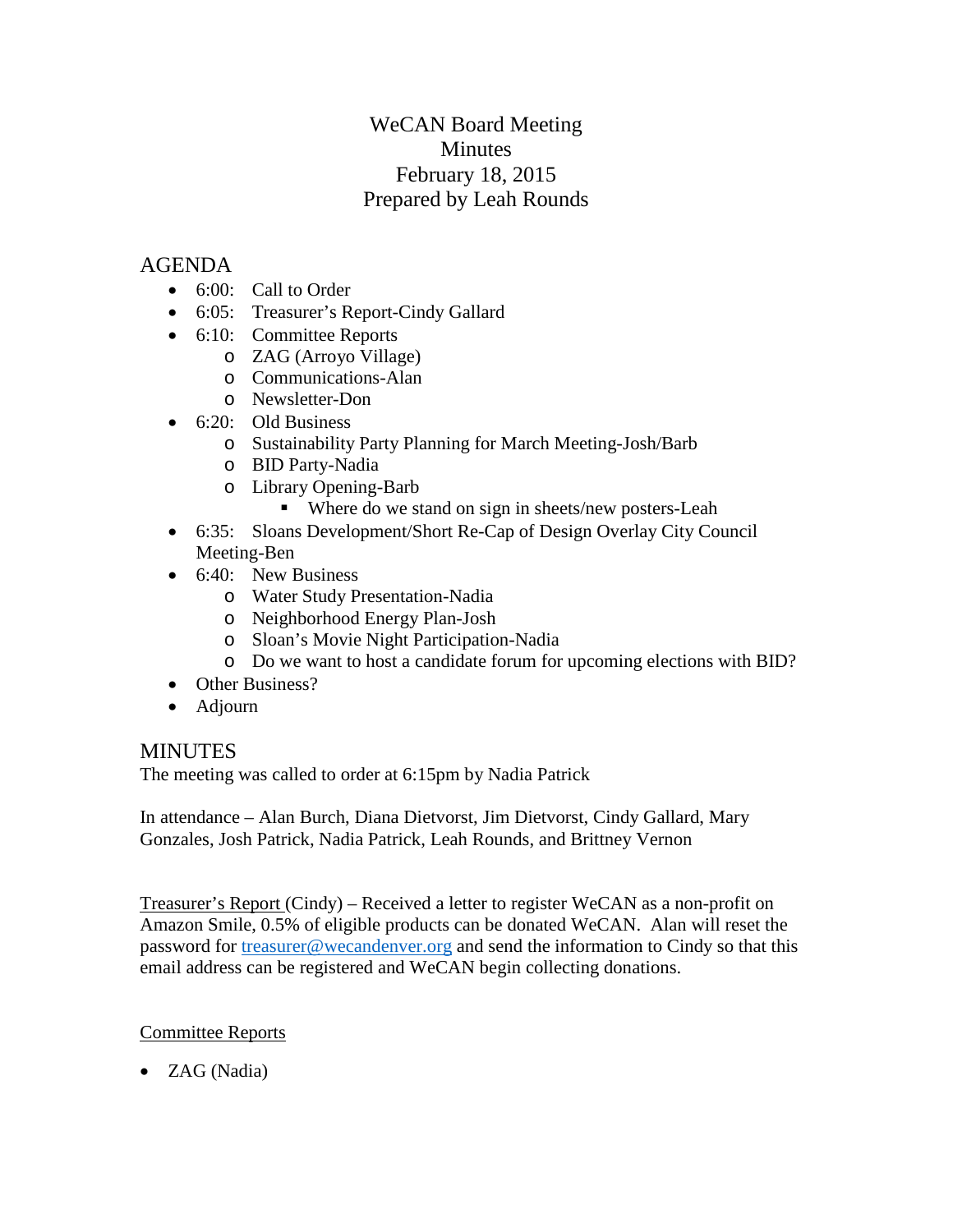- o Arroyo Village developers on King and  $13<sup>th</sup>$  is being asked to be rezoned from 30 stories down to 5 stories. This is a homeless transitional housing unit, and rezoning would increase the number of beds from 15 to 90, and put in 100+ unit of transitional housing. They are requesting rezoning approval from WeCAN.
- o Developers need to meet with ZAG and ZAG needs to present to the board before developers can speak to the general membership.
- o Discussion: there is a lot of transitional and homeless housing already in the neighborhood, it is near the new Paco Sanchez Park

#### Old Business

- Sustainable Neighborhood Network Party for reaching the 100+ point goal. Need to figure out what this will look like for the March meeting. Earthlinks will also be presenting in March. This is a potluck meeting.
- BID "Healthy Happy Hour" is tomorrow, Feb. 19, 4:30-7:30pm at the Metro Manor. WeCAN is providing appetizers.
- Gonzales library opening is Saturday, Feb. 28. Barb has sent out the schedule on who will be volunteering at the WeCAN table. Leah will finish display poster and make sign in sheets for volunteer events (tree planting, clean-up day, and energy audit). Alan has ordered business cards to be available. Need to find the Sustainability information packets. Leah will email Brenda to see if wifi will be available to sign up new members
- South Sloan's rezoning of block 1 recap unanimous approval from city council for rezoning!

#### New Business

- Water Study Presentation (Nadia) Middle School students in the area have recently done a water quality study in which Lakewood Gulch was one of several water sources tested. They would like to present their findings to a general meeting. This project could possibly fit in with Sustainability or the community gardens. Nadia will follow up on having them present.
- Energy Plan (Josh) Xcel offers a free home energy audits and make recommendations on how to improve your home's energy usage, providing information on approximate costs and contractors. Josh is going to have it done on his own home and report back. Having people resister and take part in the energy audits can be a Sustainability project
- Sloan's Movie Night (Nadia) Last year the board was split on whether to sponsor this event so WeCAN did not participate. The sales from beer last year was split among those who sponsored. Last summer's movie was a big success. Nadia will attend the planning meeting for this summer's movie event.
	- o Motion was made for WeCAN to participate in the Sloan's Movie Night this year, seconded, all voted in favor, motion carried